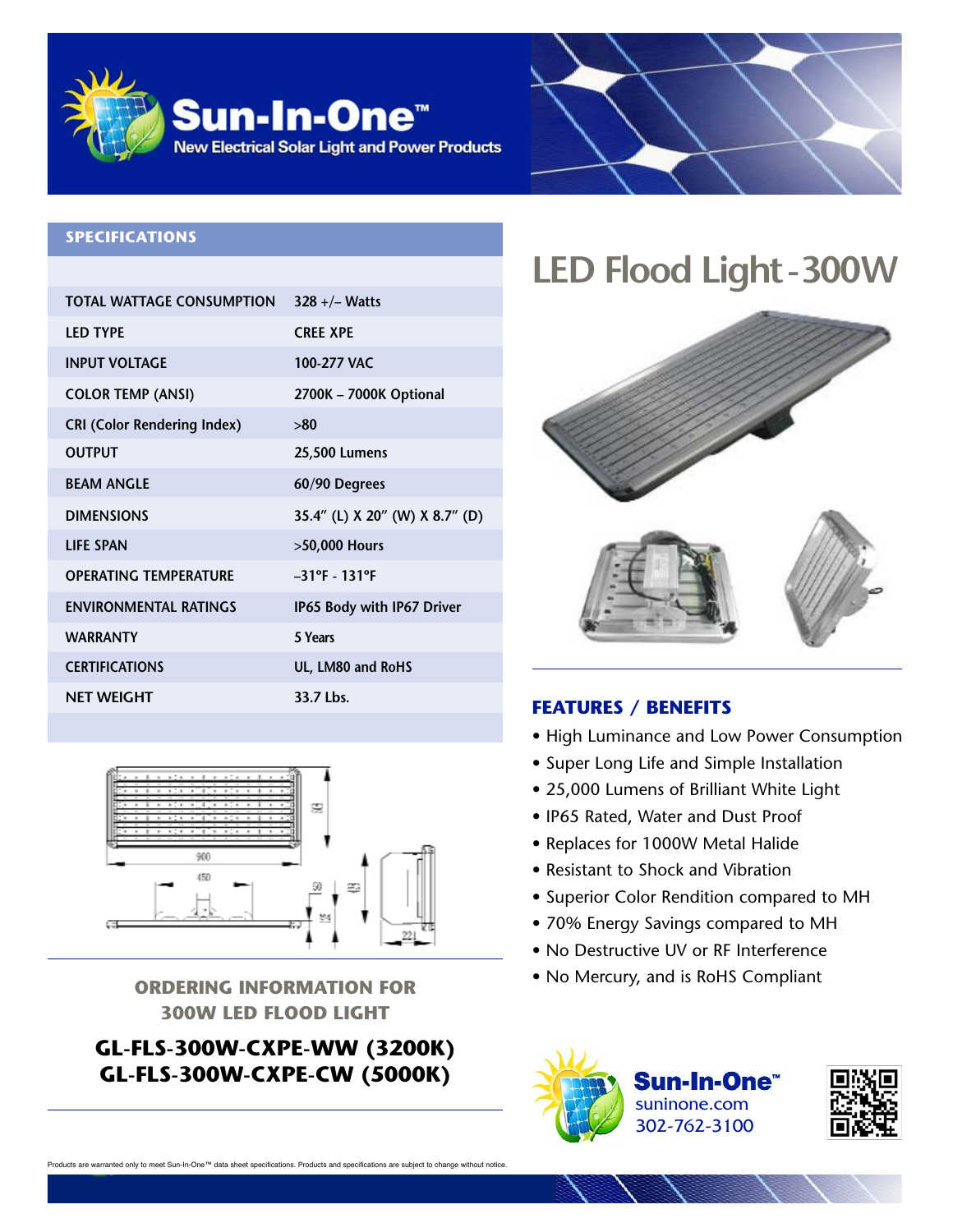



### **LED FLOOD LIGHT – 300W, continued**

### **DETAILED SPECIFICATIONS**

| <b>INPUT VOLTAGE</b>                  | AC 100~277V                                                              |
|---------------------------------------|--------------------------------------------------------------------------|
| <b>FREQUENCY RANGE</b>                | $47HZ - 63HZ$                                                            |
| TOTAL HARMONIC DISTORTION (THD) >0.95 |                                                                          |
| <b>POWER EFFICIENCY OF DRIVER</b>     | $>91\%$                                                                  |
| <b>LED WORKING VOLTAGE</b>            | DC 42-56V                                                                |
| <b>LED QUANTITY</b>                   | <b>150 PC CREE XPE LM80</b>                                              |
| <b>LED CONSUMPTION</b>                | $284W +/- 8W$                                                            |
| <b>SYSTEM CONSUMPTION</b>             | $324W + - 8W$                                                            |
| <b>LED LUMINOUS EFFICIENCY</b>        | $>80$ lm/W                                                               |
| LED LUMEN BRIGHTNESS (FLUX)           | 21,750 - 25,500 Lumens                                                   |
| <b>LAMP EFFICIENCY</b>                | $>91\%$                                                                  |
| <b>COLOR TEMPERATURE</b>              | 2700K - 7000K (Selectable)                                               |
| <b>COLOR RENDERING INDEX</b>          | <b>Ra 80</b>                                                             |
| <b>LIGHT DISTRIBUTION</b>             | Symmetry/Rectangle                                                       |
| <b>LIGHT DESIGN</b>                   | LED 60/90°                                                               |
| <b>HEAT SINK SURFACE TEMP</b>         | $44^{\circ}$ C                                                           |
| <b>WORKING TEMPERATURE</b>            | $-35^{\circ}$ C ~ +60 $^{\circ}$ C (-31 $^{\circ}$ F ~ 131 $^{\circ}$ F) |
| <b>ID GRADE</b>                       | <b>IP65</b>                                                              |
| <b>NET WEIGHT</b>                     | 26.2 Lbs.                                                                |
| <b>WORKING LIFE SPAN</b>              | 50,000 Hour                                                              |
|                                       |                                                                          |



- High power LED designed with proven CREE XPE super high brightness LEDs, LM80 certification having high heat-conducting capacity, low light degradation, and pure color
- Unique heat-sinking designed to conduct heat effectively to guarantee long life
- IP65 rated with compact, dustproof and waterproof design
- Energy-saving over 70% power compared to Metal Halide Lamps
- Constant current LED Driver UL & IP67 rated with broad voltage input (AC 100-277V)

#### **Product Profile**



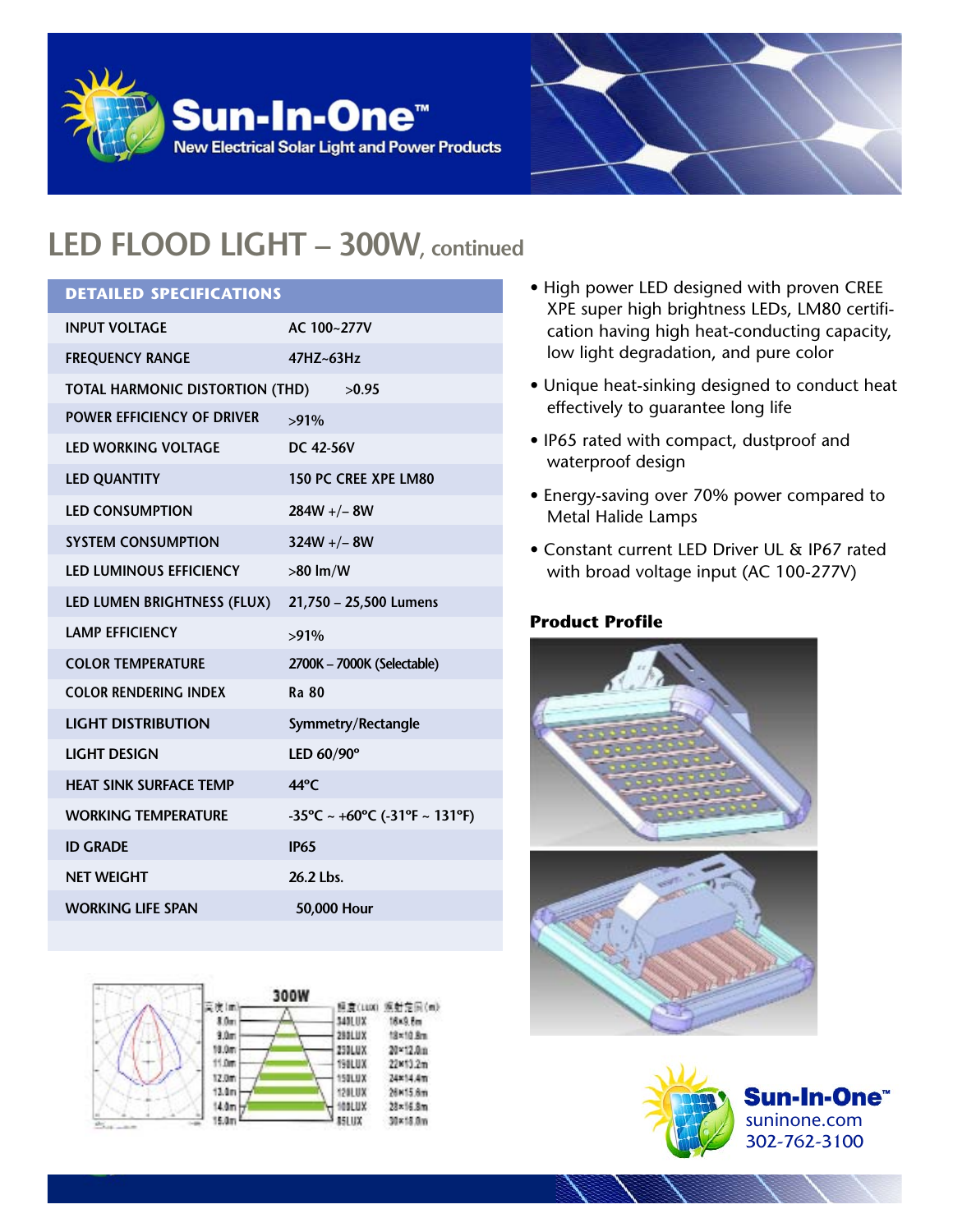



### **LED FLOOD LIGHT INSTALLATION GUIDE**

**1. Check carefully to ensure all screws and the handle are prepared in the package.**



**3. Fix the handle to the light body with the screws and ensure all the screws are securely tightened.**



**2. Remove the screw from the light bracket.**



**4. Double check all the cable connections are properly done before hanging, then power up.**